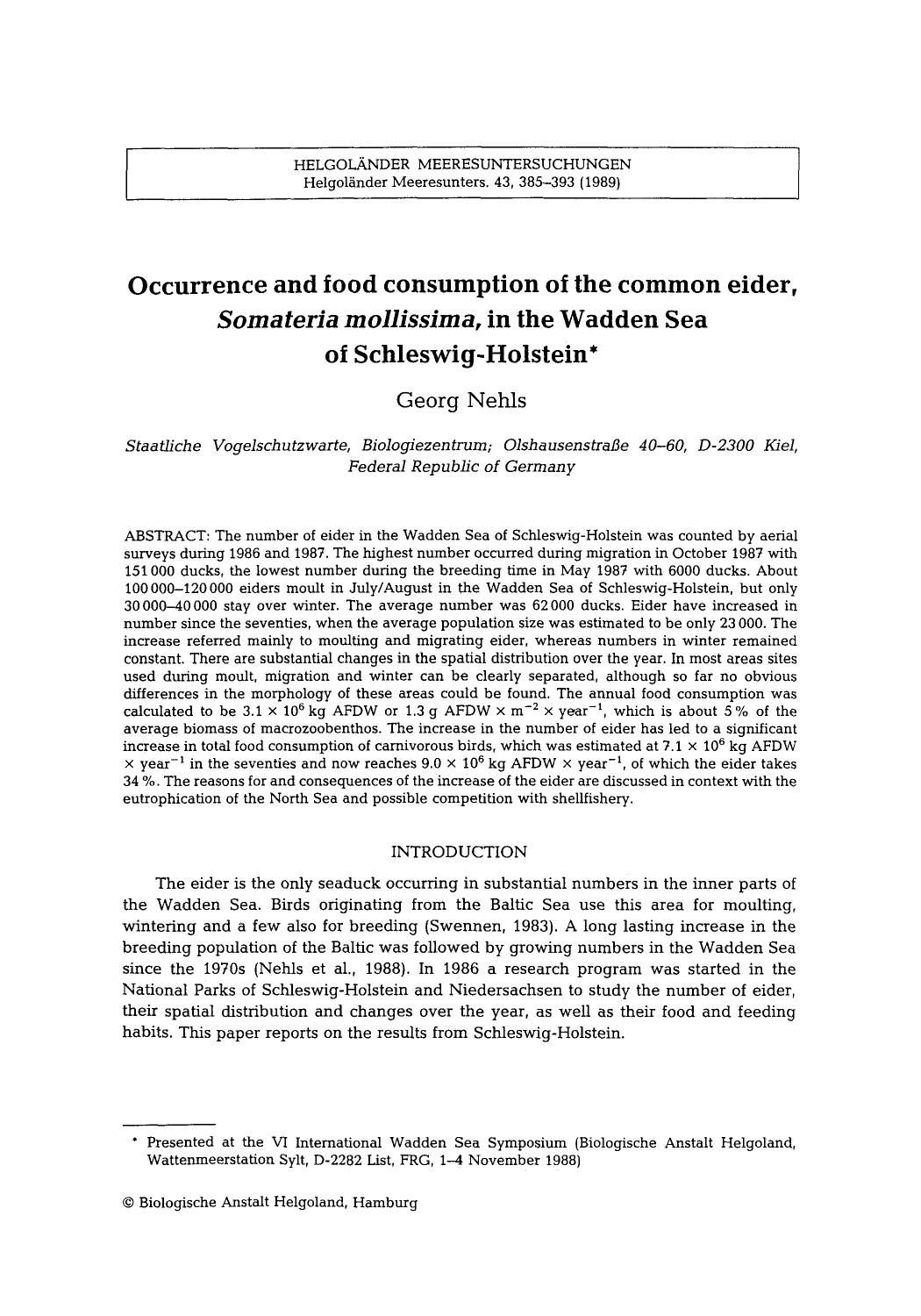#### 386 Georg Nehls

#### MATERIAL AND METHODS

From September 26th 1986 to October 18th 1987, 12 aerial surveys, covering the Wadden Sea of Schleswig-Holstein, were conducted to map the numbers and distribution of eider in the area. Flights were carried out during low tide, starting at the mouth of the river Elbe and ending at the island of Sylt. The counts were performed with 3 observers using a twin engine Cessna 337. The results of the counts were improved and checked by slides made during the flight. For details and flight route see Nehls et al. (1988).

Aerial surveys have been used for many years to count eider in the Wadden Sea (Drenckhahn et al., 1971; Joensen, 1973, 1974; Swennen, 1976), so that statements concerning changes in numbers and distribution refer mainly to results that were attained by using the same method.

#### RESULTS

#### Numbers and distribution

The results of 12 aerial surveys, carried out in 1986 and 1987, are shown in Figure 1. It appears that very high numbers of eider occur during moult in July and August. After moulting, the numbers decline, but in October the autumn migration leads to a marked increase again. The number of wintering eider is much lower, and during early summer only a small fraction stays in the Wadden Sea. The function of the Wadden Sea of

Number

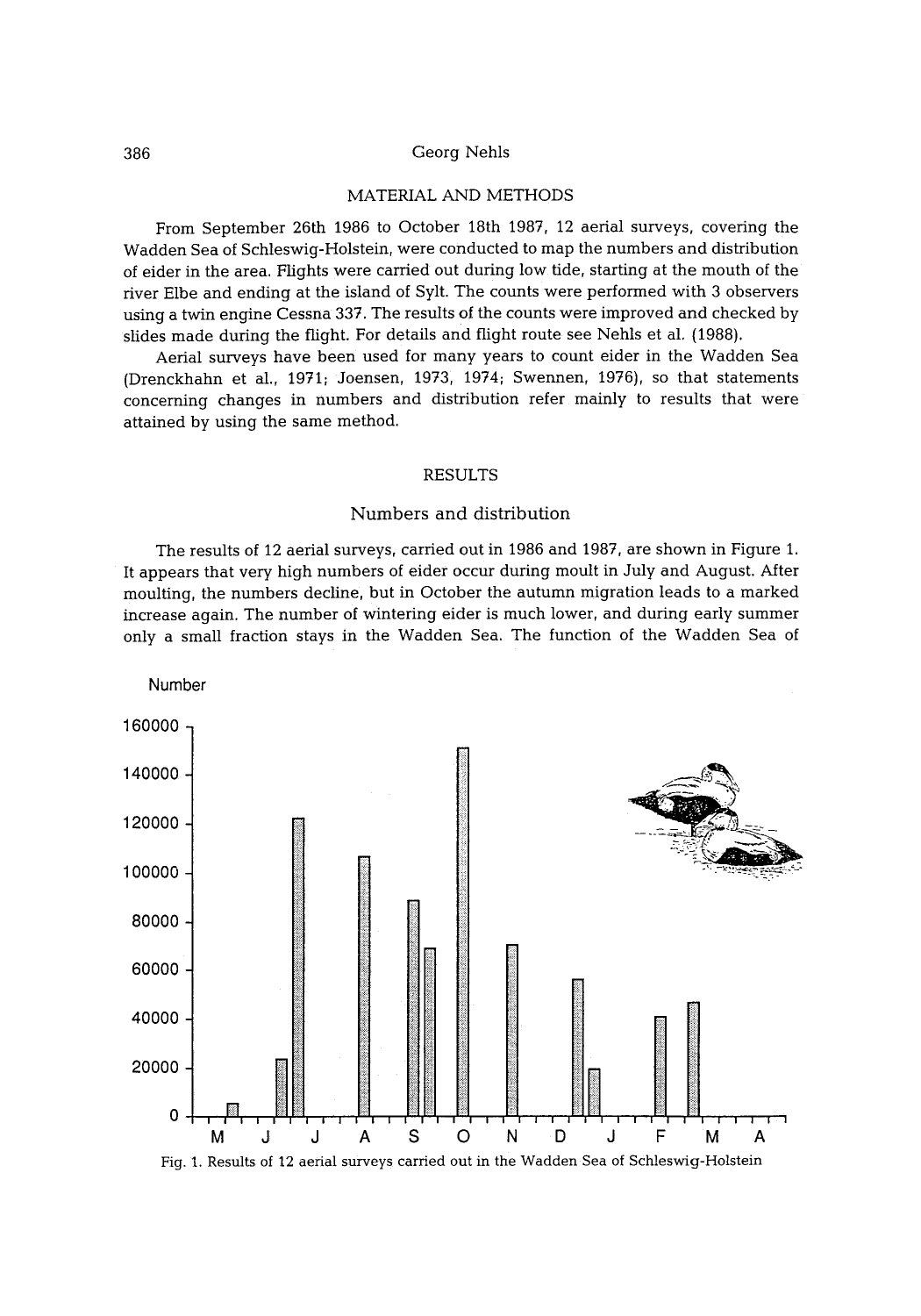Schleswig-Holstein in the annual cycle of the eider is therefore quite different from the Danish and the Dutch part, where highest numbers occur during winter (Laursen, 1987; Swennen, 1976).

The number of eider moulting in the Wadden Sea of Schleswig-Holstein has increased considerably since the seventies. Although numbers of moulters have tripled in this period, wintering numbers remained constant (Nehls et al., 1988). The change in numbers refers mainly to the long lasting increase of the breeding population in the Baltic Sea, which is caused by an increase in salinity and the eutrophication (Stjernberg, 1982; Nehls et al., 1988) but to a certain extent also to a change in the moulting areas of the Danish breeding population (Franzmann, 1983), which is however too small to explain all of it.

The eider uses all areas of the Wadden Sea of Schleswig-Holstein, but in the course of the year substantial changes in the spatial distribution occur. These allow a distinction between moulting and wintering areas (Fig. 2). The eiders are constantly on the move through the Wadden Sea and some parts may be visited for only a few weeks of the year. The summer situation is seriously affected by recreational activities like boating, and high moulting concentrations are not to be found near inhabited islands or busy shiproutes (Nehls & Thiel, 1988). So far, no obvious differences in the morphological or hydrological structure of these areas could be found to explain these movements.

The increase of the eider showed regional differences. Strong increases were reported from the island of Trischen or the area of the Nordfriesische Außensände, whereas the numbers north of the Hindenburgdamm have remained constant for at least 20 years (Nehls et al., 1988). In Niedersachsen new sites have been colonized during the last 15 years (Nehls et al., 1988). In the Dutch and Danish parts of the Wadden Sea no changes in numbers could be found in that time (Swennen et al., 1989).

#### Food and consumption

Eider feed on marine invertebrates, mainly molluscs, throughout the year. In the Wadden Sea the mussel, *Mytilus edulis*, and the cockle, *Cerastoderma edule*, are the most important food items. Shorecrabs, *Carcinus* maenas, Baltic tellins, *Macoma baIthica,*  clams, *Mya arenaria,* periwinkles, *Littorina littorea,* and seastars, *Asterias* rubens, are only of minor importance. In the Dutch Wadden Sea mussels and cockles each take a share of 40 % in the elder's food (Swennen, 1976). In Schleswig-Holstein preliminary investigations, analysing about 7000 faeces in 1987 and 1988 (Nehls, unpubl, data), showed that cockles contribute about 75 % to the food of the eider during summer, when numbers are highest. For the wintertime no data are available so far. Eider use various feeding techniques which allow feeding on tidal and subtidal areas. In the Wadden Sea feeding takes place mainly during rising or ebbing tide. At low tide, eider rest on exposed sandflats or on the water. Cockles are mainly taken from tidal flats by trampling, which leaves small craters of about 50 cm in diameter and 20 cm deep. These are easily visible from the plane. The eider can however take cockles by diving as they do regularly in the Baltic Sea (Madsen, 1954; Kirchhoff, 1979). Mussels are taken by diving at high tide, when eider aggregate in large flocks over the mussel beds, both on subtidal and intertidal areas (Swennen, pers. comm.; Ketzenberg, pers. comm.).

Total consumption by eider in the Wadden Sea of Schleswig-Holstein was calculated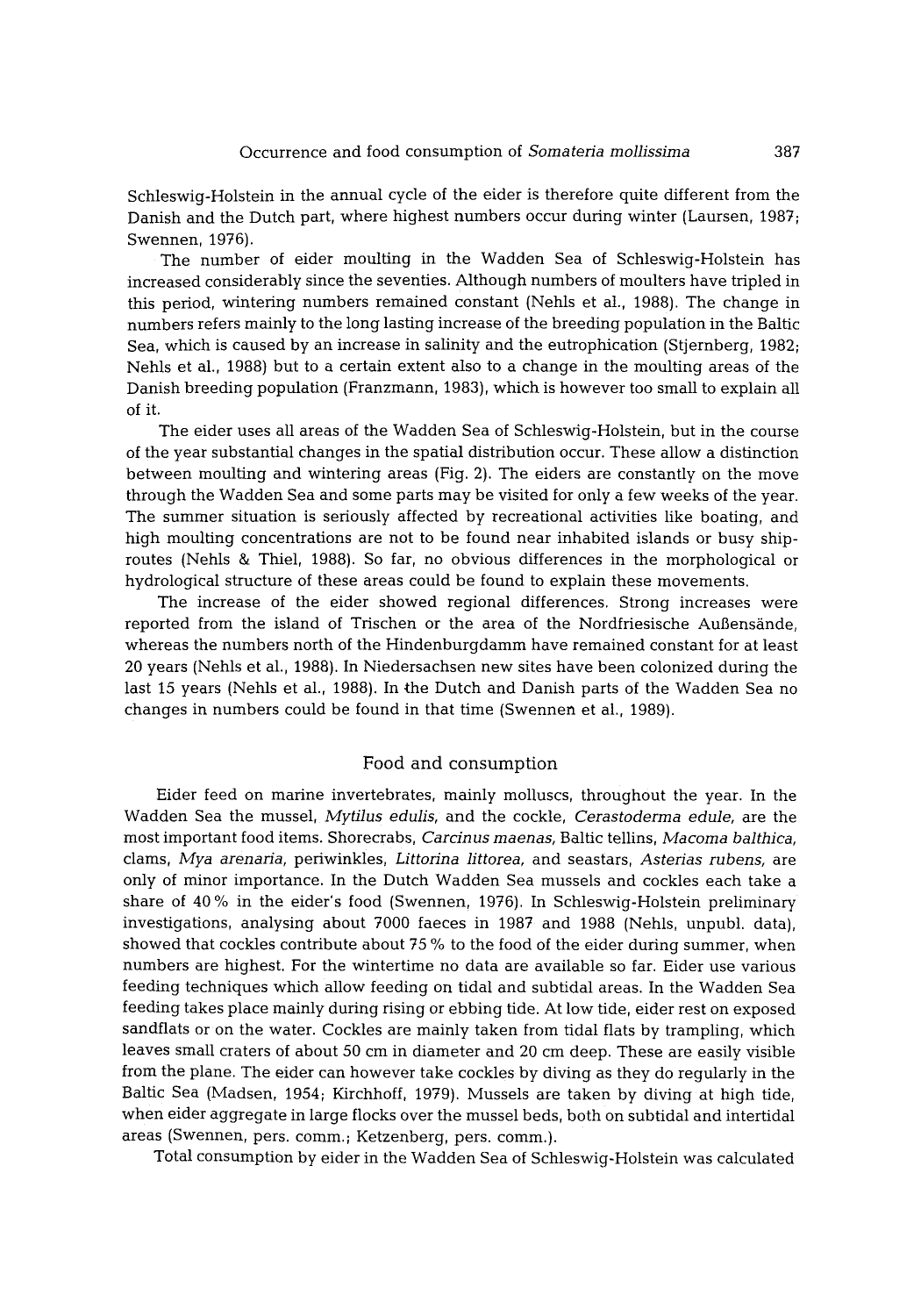

Fig. 2. Distribution of moulting and wintering eider in the Wadden Sea of Schleswig-Holstein; areas where more than 5000 eiders were counted are hatched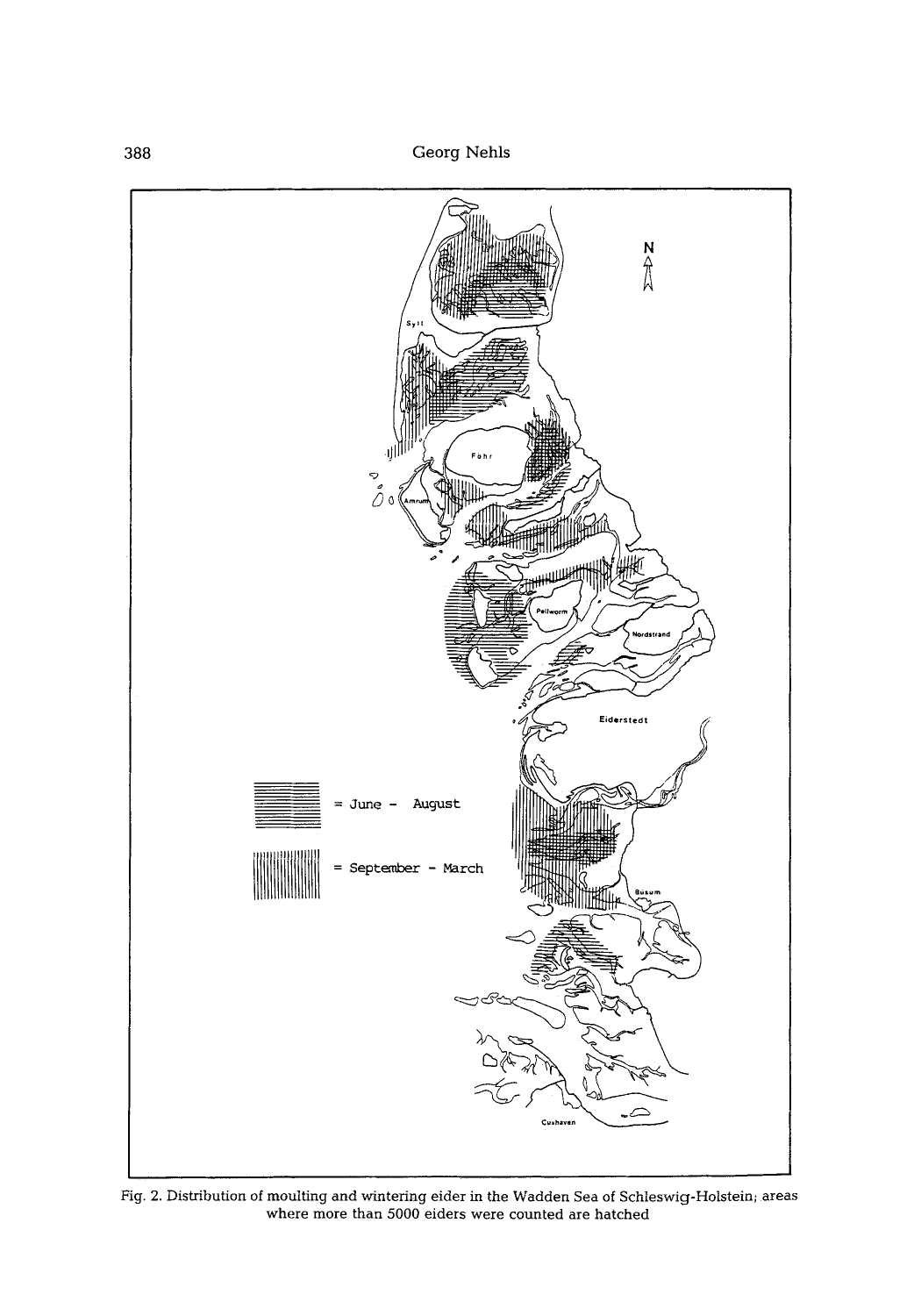

Fig. 3. Regional phenology and bird days  $\mathrm{km}^{-2}$  year  $^{-1}$  in the Wadden Sea of Schleswig-Holstein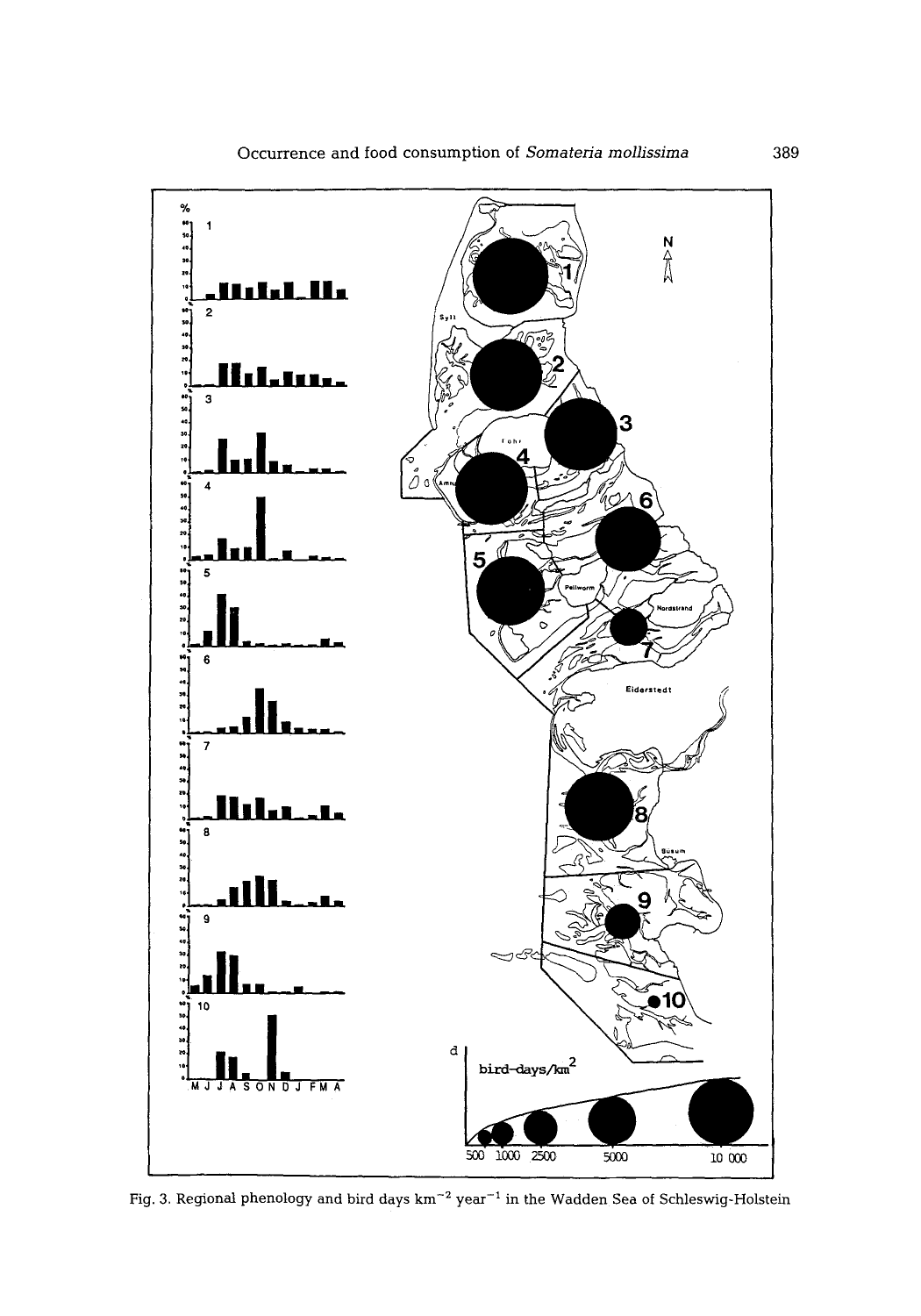by using the data given by Swennen (1976), who estimated the daily demand of an eider to be 138 g AFDW (ashfree dry weight) equal to 2.5 kg molluscs (wet weight, including shells). The total average number of eider in the Wadden Sea was calculated at 62 000, which was multiplied by 365 days and the daily demand, giving a total annual demand of:

> $62000 \times 365 \times 138$  g AFDW =  $3.1 \times 10^6$  kg AFDW or  $62000 \times 365 \times 2.5$  kg =  $56575$  t molluscs

Related to the area of the Wadden Sea of Schleswig-Holstein this leads to a consumption of 1.3 g AFDW  $\times$  m<sup>-2</sup>  $\times$  year<sup>-1</sup>, which is about 5% of the biomass of the macrozoobenthos as found by Reise (pers. comm.) in the Nordstrander Bay or by Beukema (1983) on tidal flats of the Dutch Wadden Sea. For their main food species, cockles and mussels, the proportion taken by eider is higher, reaching 12.5 % of the total biomass. Since mussels reach a much higher biomass in the subtidal areas (de Wilde & Beukema, 1984), the proportion taken by eider there is lower.

Consumption by the eider in the Wadden Sea of Schleswig-Holstein has tripled since the seventies, when Drenckhahn (in Busche, 1980) calculated the annual demand to be  $1.2 \times 10^6$  kg AFDW. The total consumption by carnivorous birds was then estimated to be 7.2  $\times$  10<sup>6</sup> kg AFDW, of which the eider took 17 %. With increased eider numbers the total consumption by carnivorous birds now amounts to  $9.1 \times 10^6$  kg AFDW or 3.82 g AFDW  $\times$  $\rm m^{-2}$ , of which the eider takes a share of 34 %. Since some other important bird species of the Wadden Sea like the shelduck or the gulls have increased as well (Rüger et al., 1986; Vauk & Prüter, 1987), the total consumption may reach 5 g AFDW  $\times$  m<sup>-2</sup>  $\times$  year<sup>-1</sup>. Consumption by the eider in Schleswig-Holstein has only recently reached the level reported from the Netherlands for the seventies (Swennen, 1976).

To discover whether the changing spatial distribution leads to a different pattern in predation pressure, the Wadden Sea of Schleswig-Holstein was divided into 10 sections, where the consumption by eider was calculated separately. Figure 3 shows the phenology of the eider and the average numbers per area for each section, representing the consumption. The annual consumption in the different sections varies from 0.37 to 1.95 g AFDW  $\times$  m<sup>-2</sup>  $\times$  year<sup>-1</sup>, but the figures for sections that are important for eider are surprisingly similar, although they have clearly different functions in the annual cycle of the eider in the Wadden Sea.

#### DISCUSSION

The strong increase of the eider in the Wadden Sea of Schleswig-Holstein, the regular changes in their spatial distribution, and the conspicuous similarities in the annual consumption in the different sections of the Wadden Sea of Schleswig-Holstein, as well as in the other parts of the Wadden Sea, leads to questions about the function of the eider in this ecosystem. Two questions are of special interest:

- (1) How was it possible that the most important avian predator colonized many areas of the Wadden Sea just recently?
- (2) What is the limiting factor for the numbers of eider in the Wadden Sea?

Regarding Question (1): The reasons for the increase of the eider are found in the hydrological changes and the eutrophication of the Baltic Sea. In the Wadden Sea no such drastic changes, like mussels or cockles spreading into new areas, were reported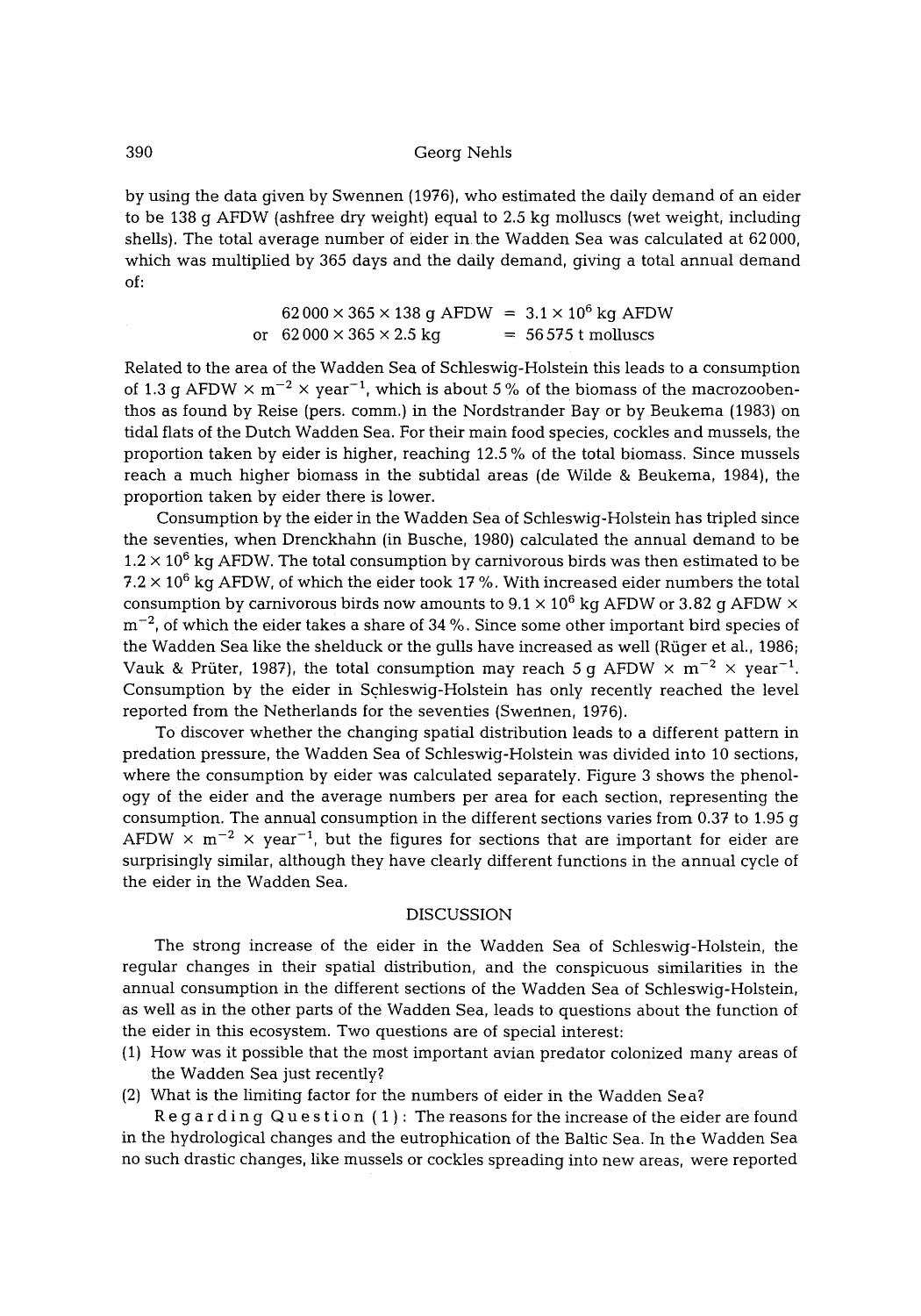that could explain the increase. So it seems likely that the eider, as Swennen (1976) suggested, found unexploited food resources in the Wadden Sea. Although mussels and cockles are a preferred prey of many other animals, this seems to be possible. On the tidal flats about ten different bird species (Smit & Wolff, 1983) as well as crabs, shrimps, flatfish and even polychaetes (Reise, 1985) prey on the various age classes of cockles, but only oystercatcher and eider feed on cockles larger than 2 cm. Since oystercatchers preferably feed on rather high mudflats close to their roosts (Zwarts, 1983), there seems to be little interference with the eider, which can easily take advantage of this situation and move into new places without competing with other predators. In the Königshafen of Sylt where only few eiders occur, Reise (1985) found almost no predation and, therefore, reduced mortality in cockles larger than 3 cm.

Regarding Question (2): In several parts of the study area the number of eider did not increase, inspite of the fact that more and more eider from the Baltic appeared in the Wadden Sea. The annual consumption in these areas is rather similar, so it could be that the population of eider has reached the maximum density that these areas can support. This seems to be reasonable, since other studies (Pehrsson, 1973, 1978, 1984) have shown the available food to be a main factor regulating the number of eider. However, the consumption by eider in relation to the available food resources in the Wadden Sea (12.5 % of cockles and mussels) is much lower than reported from other areas. In the Ythan estuary, eider consume 39 % of the annual mussel production which is 20 % of all zoobenthos production (Milne & Dunnet, 1972). In the St. Lawrence estuary, Canada, eiders take during summer 10-30 % of their preferred prey, a *Littorina* species (Cantin et al., 1974).

Furthermore, there has been a major increase in the biomass of the zoobenthos in the Wadden Sea, at least in parts of the areas where eiders occur but did not increase (Beukema & Cad6e, 1986) even though there should be better feeding conditions today. The biggest problem for birds feeding on cockles or mussels in the Wadden Sea is the occurrence of marked fluctuations in these molluscs, due to severe losses in cold winters (Beukema, 1979; Dörjes, 1980; Heiber, 1985). The cockle population of tidal areas may be totally exterminated when ice covers the flats. After a cold winter it lasts until late August, when eiders can feed on the new age class again, which means that both wintering and moulting eiders are affected by high cockle mortality in cold winters. As cold winters occur regularly, the number of eider in the Wadden Sea is probably limited by the surviving amount of food, which also explains the low level of consumption in the relation to the average biomass of their prey. In the Wadden Sea, no changes in numbers that could be related to fluctuations in the abundance of cockles or mussels have been found so far, although eider counts have been made for more than 20 years.

This all means that eiders have probably got little benefit from the eutrophication of the Wadden Sea and the following increase of macrozoobenthos biomass. It has mainly improved the feeding conditions of good years and has not resulted in constantly and predictably larger food resources, because the winter mortality of their food is still the same.

The relation between eider and shellfishery is not clear in this case. Nehls et al. (1988) showed that the number of eider does not depend on mussel cultures. On the other hand, eiders do not seem to be negatively affected by mussel fishery although it reduces the standing stock of mussels considerably in autumn. One explanation is the preference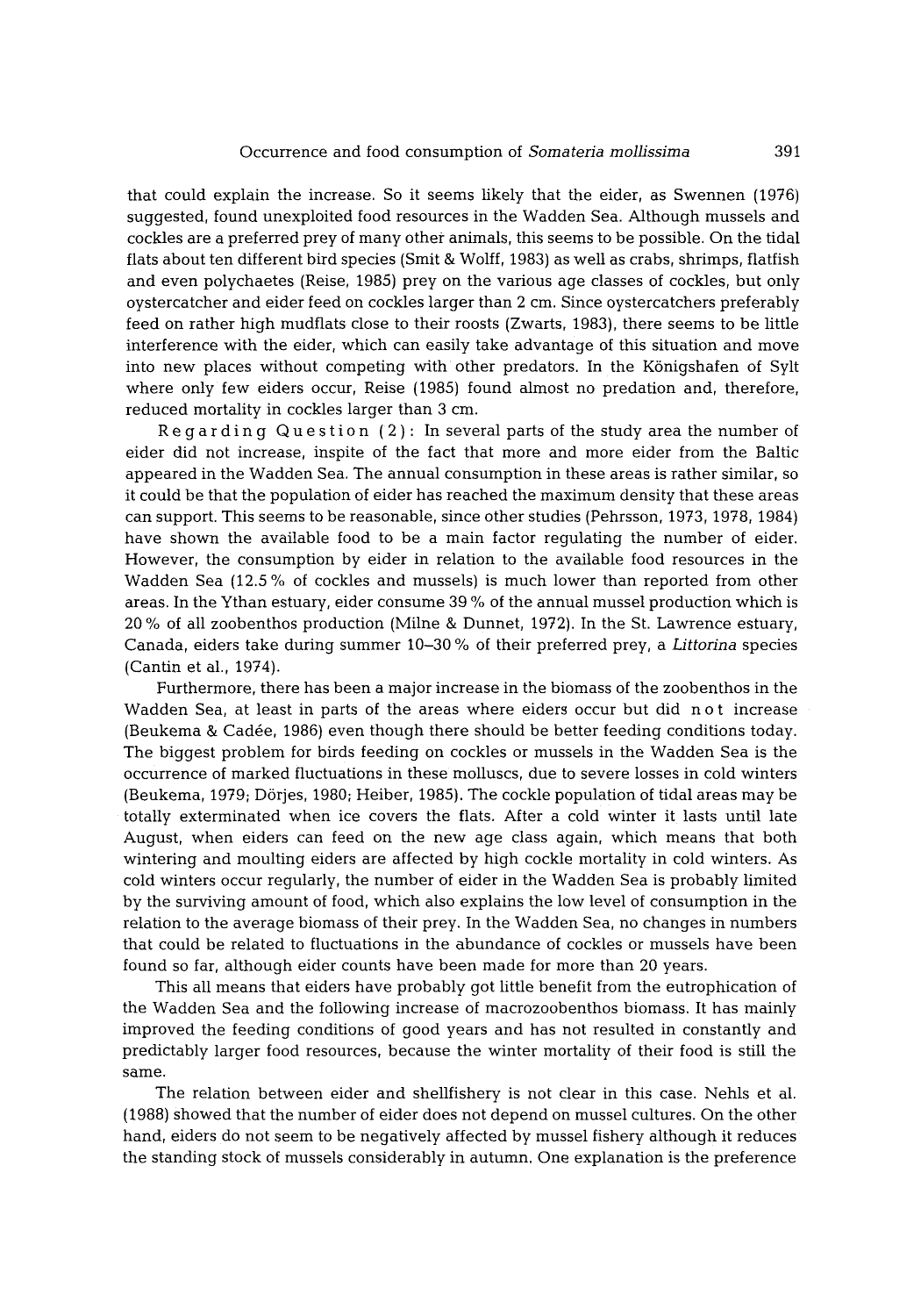for small mussels of 2-3 cm on the part of the eider (Kirchhoff, 1979; Milne & Dunnet, 1972), whereas harvested mussels are usually larger than 5 cm. The situation is quite different for the cockle, since harvested cockles of 3 cm in size are within the range preferred by eider. Competition between eider and fishermen will, at least in the present situation, only occur in years with low cockle or mussel populations. But since both the eider population and the shellfishery are still expanding in the Wadden Sea, further research is necessary to monitor the population of the eider and to study its feeding ecology and its relation to the fishery.

*Acknowledgements.* This study was initiated and financed by the regional office of the Wadden Sea National Park of Schleswig-Holstein. I wish to thank Stefan Bräger, Jan Meißner and Martin Thiel for spending many hours with me in the air counting eiders. Stefan Bräger also helped to improve the manuscript.

#### LITERATURE CITED

- Beukema, J. J., 1979. Biomass and species richness of the macrobenthic animals hving on a tidal fiat area in the Dutch Waddensea: Effects of a severe winter. - Neth. J. Sea Res. *13,* 203-223.
- Beukema, J. J., 1983. Quantitative data on the benthos of the Wadden Sea proper. Rep. Wadden Sea Work. Group *4,* 134-142,
- Beukema, J. J. & Cadée, G. C., 1986. Zoobenthos responses to eutrophication in the Dutch Wadden Sea. - Ophelia *26, 55-64.*
- Busche, G., 1980. Vogelbestände des Wattenmeeres. Kilda-Verl., Greven, 155 pp.
- Cantin, M., Bedard, J. & Milne, H., 1974. The food and feeding of common eiders in the St. Lawrence estuary in summer. - Can. J. Zool. *52,* 319-334.
- D6rjes, J., 1980. Auswirkungen des kalten Winters 1978/79 auf das marine Makrobenthos. Natur Mus., Frankf. *110,* 109-115.
- Drenckhahn, D., Heldt, R. & Heldt, R., 1971. Die Bedeutung der Nordseekfiste Schleswig-Holsteins für einige eurasische Watt- und Wasservögel mit besonderer Berücksichtigung des nordfriesischen Wattenmeeres. - Natur Landsch. *46,* 338-346.
- Franzmann, N. E., 1983. The migration and survival of an eider, *Somateria mollissima,* population in the southern Baltic.  $-$  Ornis fenn. (Suppl.) 3, 73-74.
- Heiber, W., 1985. Möglichkeiten der Wiederbesiedlung von Wattflächen nach "Umweltkatastrophen". - Seevögel 6 (Sonderh.), 89-97.
- Joensen, A. H., 1973. Moult migration and wing-feather moult of seaducks in Denmark. Dan. Rev. Game Biol. 8, 1-42.
- Joensen, A. H., 1974. Waterfowl populations in Denmark 1965-73. Dan. Rev. Game Biol. 9, 1-209.
- Kirchhoff, K., 1979. Nahrungsökologische Untersuchungen an benthosfressenden Enten in der Hohwachter Bucht. Dipl.Arb. Univ. Kiel, 105 pp.
- Laursen, K., 1987. Consumption of mussels by eiders in the Danish Wadden Sea. In: Proceedings of the 5th International Wadden Sea Symposium, Esbjerg. Ed. by S. Tougaard. The National Forest and Nature Agency and The Museum of Fisheries and Shipping, Esbjerg, 239-245.
- Madsen, F. J., 1954. On the food habits of the diving ducks in Denmark. Dan. Rev. Game Biol. *2,*  157-226.
- Milne, H. & Dunnet, G. M., 1972. Standing crops, productivity and trophic relations of the fauna of Ythan estuary, Aberdeenshire. In: The estuarine environment. Ed. by R. S. K. Barnes & J. Green. Appl. Science Publ., London, 86-106.
- Nehls, G. & Thiel, M., 1988. Wassersport im Nationalpark Schleswig-Holsteinisches Wattenmeer. Rep. WWF, Kiel, 24 pp.
- Nehls, G., Br~iger, S., MeiBner, J. & Thiel, M., 1988. Zum Vorkommen der Eiderente, *Somatena mollissima,* an der deutschen Nordseekfiste. - Corax *13,* 41-58.
- Pehrsson, O., 1973. Chief prey as a factor regulating populations of eiders *(Somateria mollissima)*  and long-tailed duck *(Clangula hyemalis).* - Zool. Rev. *35,* 89-92.